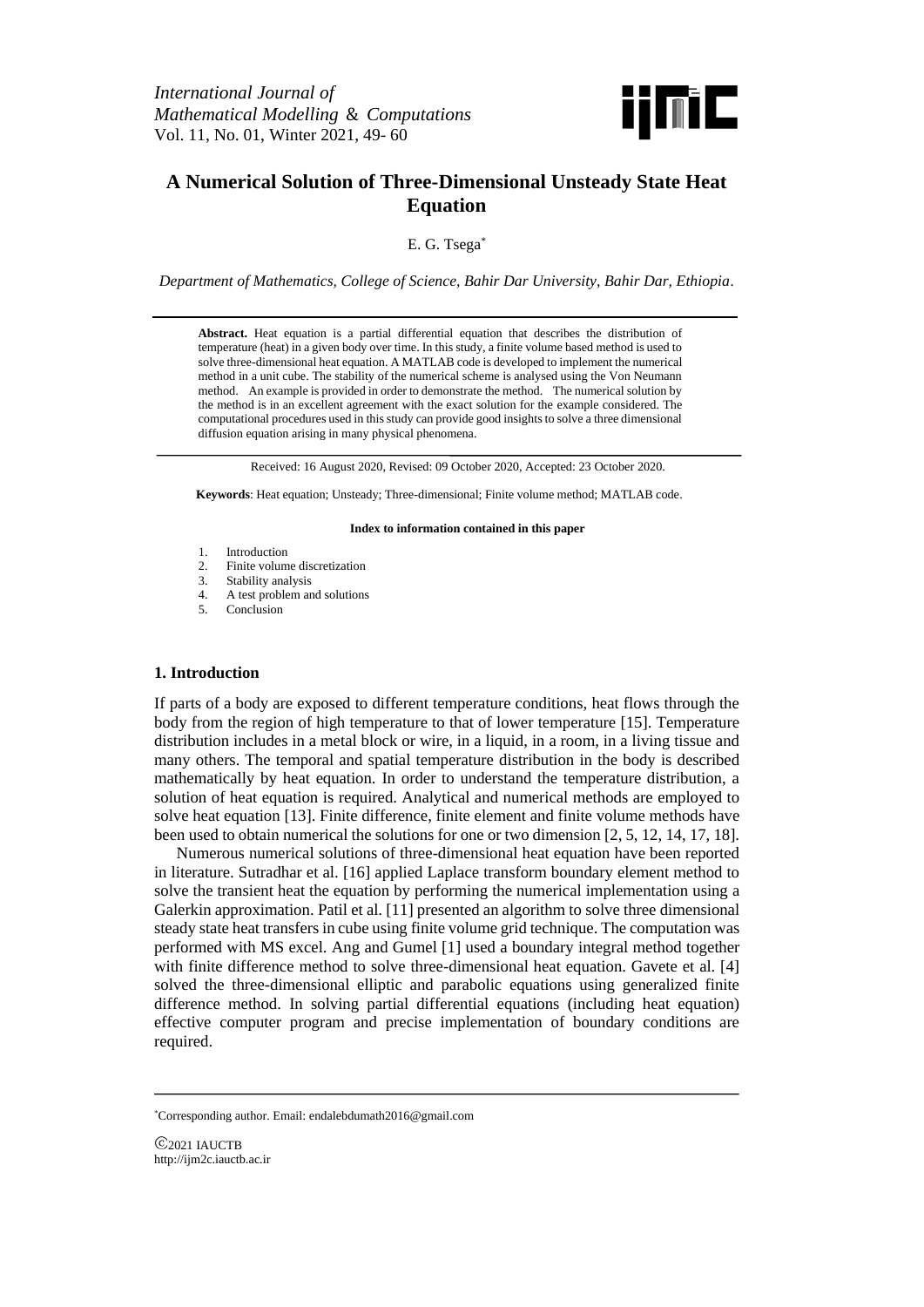# **2. Finite volume discretization**

The three-dimensional heat equation is represented as [8]:

$$
\frac{\partial u}{\partial t} = \alpha \left( \frac{\partial^2 u}{\partial x^2} + \frac{\partial^2 u}{\partial y^2} + \frac{\partial^2 u}{\partial z^2} \right)
$$
 (1)

where  $u(x, y, z, t)$  is temperature and the constant  $\alpha$  is thermal diffusivity. Using del operator and taking  $\alpha$  to be 1 [6], (1) can be written as

$$
\frac{\partial u}{\partial t} = \nabla \cdot (\nabla u) \tag{2}
$$





Integrating (2) over the control volume  $\Omega$  (see Figure 1), we get

$$
\iiint_{\Omega} \frac{\partial u}{\partial t} d\Omega = \iiint_{\Omega} \nabla \cdot (\nabla u) d\Omega
$$
\n(3)

The integral in the left side of  $(3)$  is evaluated as [10]

$$
\iiint_{\Omega} \frac{\partial u}{\partial t} d\Omega = \frac{\partial u}{\partial t} \Delta V \tag{4}
$$

where  $\Delta V$  is the volume of the control volume. Applying Gauss's Divergence Theorem in the left right side of (3) we have

$$
\iiint_{\Omega} \nabla \cdot (\nabla u) d\Omega = \iint_{S} (\nabla u) \cdot \mathbf{n} dS
$$
 (5)

where  $S$  is the boundary surface of the control volume and  $n$  is the outward unit normal to *S*.

$$
\iint_{S} (\nabla u) \mathbf{n} dS = \sum_{f} \left( \iint_{S} (\nabla u)_{f} \mathbf{n}_{f} dS \right) \approx \sum_{f} (\overline{\nabla u})_{f} \mathbf{n}_{f} A_{f} \approx \sum_{f} (\nabla u)_{f} \mathbf{n}_{f} A_{f}
$$
(6)

where *f* indicates summation over face of each control volume,  $(\overline{\nabla u})_f$  is the average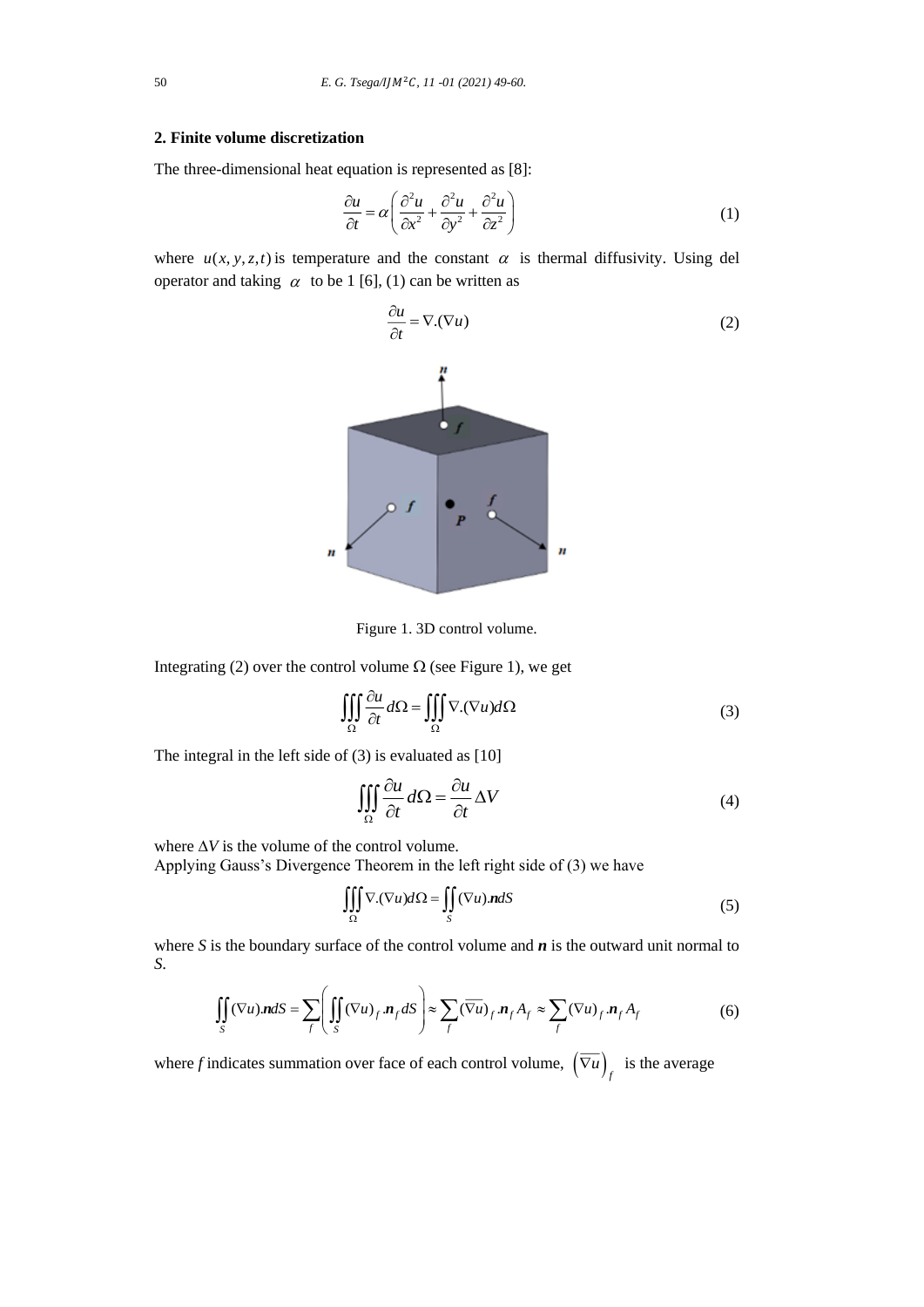temperature gradient at the face *f*,  $(\nabla u)_f$  is the temperature gradient at the center of the face *f*,  $\mathbf{n}_f$  is the outward unit normal to the *f* and  $A_f$  is the area of the face *f* [9]. From  $(3)$ ,  $(4)$  and  $(6)$ , we get

$$
\frac{\partial u}{\partial t} \Delta V = \sum_{f} (\nabla u)_f . \mathbf{n}_f A_f \tag{7}
$$

In order to illustrate the finite volume solution procedure to three-dimensional heat equation, let us consider unsteady heat flow in a unit cube shown in Figure 2.



Figure 2. Geometry and finite volume mesh of heat flow domain.



Figure 3. Face and center values at a control volume.

If we apply (7) on a control volume (Figure 3), we get

$$
\frac{\partial u}{\partial t} \Delta x \Delta y \Delta z = \left[ \left( (\frac{\partial u}{\partial x})_e - (\frac{\partial u}{\partial x})_w \right) \Delta y \Delta z + \left( (\frac{\partial u}{\partial y})_n - (\frac{\partial u}{\partial y})_s \right) \Delta x \Delta z + \left( (\frac{\partial u}{\partial z})_t - (\frac{\partial u}{\partial z})_b \right) \Delta x \Delta y \right] \tag{8}
$$

Here the expressions in the brackets with *e*, *w*, *n*, *s, t* and *b* represent the values of the expressions at the center of east, west, north, south, top and bottom faces of the control volume respectively and ∆*x*, ∆*y* and ∆*z* are the grid spacing in *x*, *y* and *z* directions. The symbols *P*, *E*, *W*, *N*, *S, T* and *B* in Figure 3 indicate center of the control volumes at which the values of temperature field are computed. Approximating the time derivative using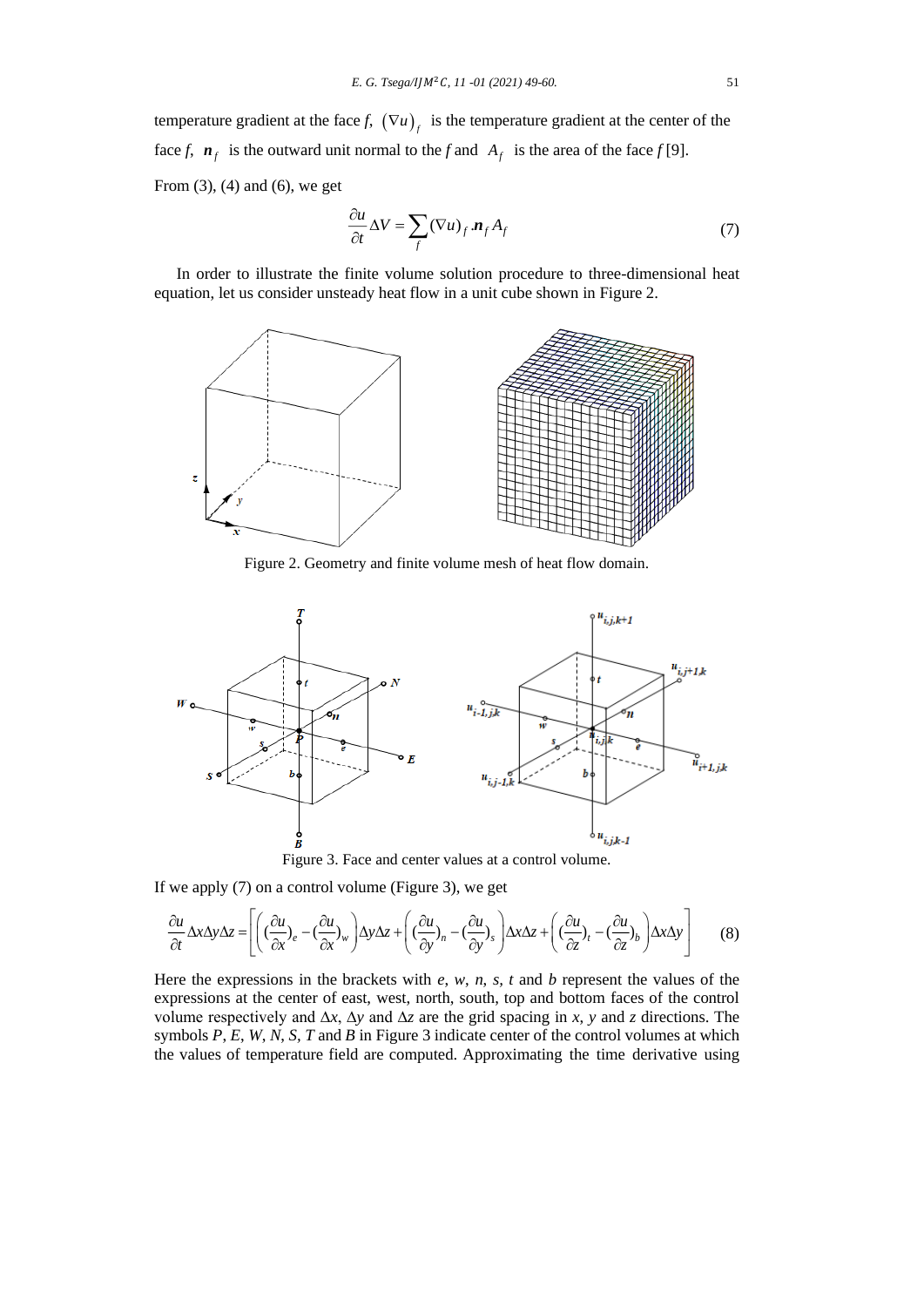forward difference and spatial derivatives using central difference [10] in (8), for interior control volumes we have

$$
\frac{u_{i,j,k}^{n+1} - u_{i,j,k}^{n}}{\Delta t} \Delta x \Delta y \Delta z = \left[ \left( \frac{u_{i+1,j,k}^{n} - u_{i,j,k}^{n}}{\Delta x} - \frac{u_{i,j,k}^{n} - u_{i-1,j,k}^{n}}{\Delta x} \right) \Delta y \Delta z + \left( \frac{u_{i,j+1,k}^{n} - u_{i,j,k}^{n}}{\Delta y} - \frac{u_{i,j,k}^{n} - u_{i,j-1,k}^{n}}{\Delta y} \right) \Delta x \Delta z + \left( \frac{u_{i,j,k+1}^{n} - u_{i,j,k}^{n}}{\Delta z} - \frac{u_{i,j,k}^{n} - u_{i,j,k-1}^{n}}{\Delta z} \right) \Delta x \Delta y \right] \tag{9}
$$

where *n* is the current time index and  $\Delta t$  is the step size for time discretization. (9) can be written as

$$
u_{i,j,k}^{n+1} = u_{i,j,k}^{n} + \Delta t \left[ \left( \frac{u_{i+1,j,k}^{n} - u_{i,j,k}^{n}}{\Delta x^{2}} - \frac{u_{i,j,k}^{n} - u_{i-1,j,k}^{n}}{\Delta x^{2}} \right) + \left( \frac{u_{i,j+1,k}^{n} - u_{i,j,k}^{n}}{\Delta y^{2}} - \frac{u_{i,j,k}^{n} - u_{i,j-1,k}^{n}}{\Delta y^{2}} \right) + \left( \frac{u_{i,j,k+1}^{n} - u_{i,j,k}^{n}}{\Delta z^{2}} - \frac{u_{i,j,k}^{n} - u_{i,j,k-1}^{n}}{\Delta z^{2}} \right) \right]
$$
(10)

For boundary control volumes, backward and forward difference approximations of derivative are used additionally. For the control volume at the bottom left corner, (9) is modified as

modified as  
\n
$$
\frac{u_{i,j,k}^{n+1} - u_{i,j,k}^n}{\Delta t} \Delta x \Delta y \Delta z = \left[ \left( \frac{u_{i+1,j,k}^n - u_{i,j,k}^n}{\Delta x} - \frac{u_{i,j,k}^n - uL(j,k)}{\Delta x/2} \right) \Delta y \Delta z + \left( \frac{u_{i,j+1,k}^n - u_{i,j,k}^n}{\Delta y} - \frac{u_{i,j,k}^n - uF(i,k)}{\Delta y/2} \right) \Delta x \Delta z + \left( \frac{u_{i,j,k+1}^n - u_{i,j,k}^n}{\Delta z} - \frac{u_{i,j,k}^n - uB(i,j)}{\Delta z/2} \right) \Delta x \Delta y \right]
$$
\n(11)

or

$$
u_{i,j,k}^{n+1} = u_{i,j,k}^n + \Delta t \left[ \frac{u_{i+1,j,k}^n - u_{i,j,k}^n}{\Delta x^2} - 2 \frac{u_{i,j,k}^n - uL(j,k)}{\Delta x^2} + \frac{u_{i,j+1,k}^n - u_{i,j,k}^n}{\Delta y^2} - 2 \frac{u_{i,j,k}^n - uF(i,k)}{\Delta y^2} + \left( \frac{u_{i,j,k+1}^n - u_{i,j,k}^n}{\Delta z^2} - 2 \frac{u_{i,j,k}^n - uF(i,k)}{\Delta z^2} \right) \right]
$$
(12)

where *uL*, *uF* and *uB* are the boundary values at the left, front and bottom faces of the cube respectively. The iteration scheme for the remaining boundary control volume can be formulated analogously.

### **3. Stability analysis**

In order to find the stability condition for the iteration scheme using Von Neumann method, we replace [7]

replace [7]  
\n
$$
u_{p,q,r}^{n} = A e^{i\theta_1 p \Delta x} e^{i\theta_2 q \Delta y} e^{i\theta_3 r \Delta z} e^{\alpha (n\Delta t)} = A e^{i\theta_1 p \Delta x} e^{i\theta_2 q \Delta y} e^{i\theta_3 r \Delta z} \xi^{\alpha}
$$
\n(13)

where  $\xi = e^{i\theta \Delta t}$  is an amplification factor,  $i = \sqrt{-1}$ , *A*,  $\theta_1$ ,  $\theta_2$ , and  $\theta_3$  are constants. The iteration scheme in (10) is stable if  $|\xi| \le 1$  [3]. Using (13) in (10) and simplifying, we get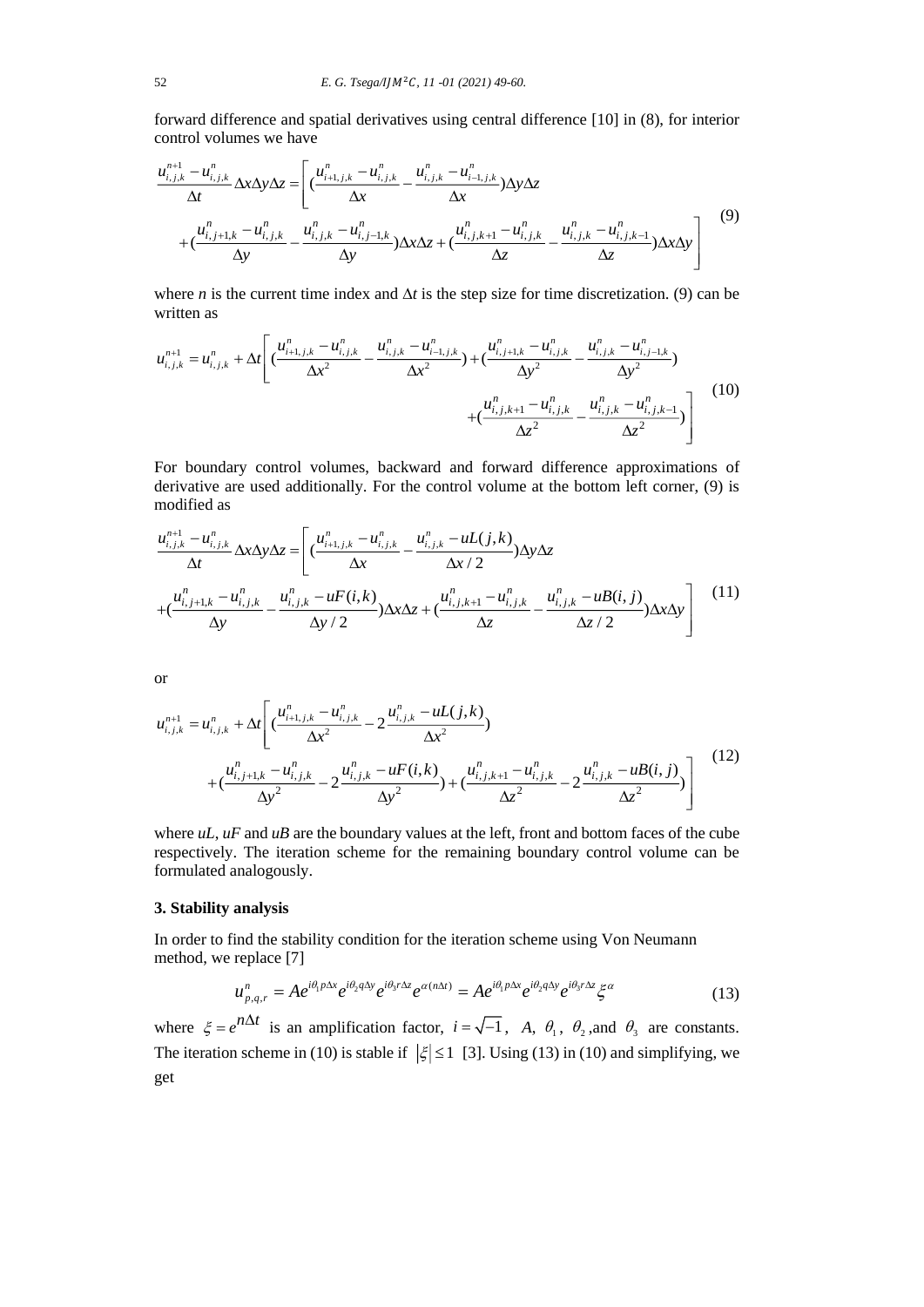$$
\xi = 1 + \frac{e^{i\theta_1 \Delta x} - 2 + e^{-i\theta_1 \Delta x}}{\Delta x^2} + \frac{e^{i\theta_2 \Delta y} - 2 + e^{-i\theta_2 \Delta y}}{\Delta y^2} + \frac{e^{i\theta_3 \Delta z} - 2 + e^{-i\theta_3 \Delta z}}{\Delta z^2}
$$
(14)

For the worst case,  $\theta_1 \Delta x = \pi = \theta_2 \Delta y = \theta_3 \Delta z$  [12]. This gives

$$
\xi = 1 - \frac{4\Delta t}{\Delta x^2} - \frac{4\Delta t}{\Delta y^2} - \frac{4\Delta t}{\Delta z^2}
$$
\n(15)

The stability condition  $|\xi| \leq 1$  yields

$$
\frac{\Delta t}{\Delta x^2} + \frac{\Delta t}{\Delta y^2} + \frac{\Delta t}{\Delta z^2} \le \frac{1}{2}
$$
 (16)

or

$$
\Delta t \le \frac{1}{2} \left( \frac{1}{\Delta x^2} + \frac{1}{\Delta y^2} + \frac{1}{\Delta z^2} \right)^{-1}
$$
 (17)

If  $\Delta x = \Delta y = \Delta z = h$ , then the iteration scheme in (10) is stable if

$$
\Delta t \le \frac{h^2}{6} \tag{18}
$$

### **4. A test problem and solutions**

The equation and the conditions used by [1] are chosen as a test problem for this study. The heat equation considered in [1] was

$$
\frac{\partial u}{\partial t} = \frac{\partial^2 u}{\partial x^2} + \frac{\partial^2 u}{\partial y^2} + \frac{\partial^2 u}{\partial z^2}, \quad 0 < x, y, z < 1 \tag{19}
$$

with initial condition

$$
u(x, y, z, 0) = \sin(\frac{\pi}{3}[x + y + z]) + xyz, \ 0 < x, y, z < 1
$$

and boundary conditions

$$
u(0, y, z, t) = e^{\frac{-\pi^2 t}{3}} \sin(\frac{\pi}{3}[y + z]), \quad 0 < y, z < 1, t \ge 0
$$
  
\n
$$
u(1, y, z, t) = e^{\frac{-\pi^2 t}{3}} \sin(\frac{\pi}{3}[1 + y + z]) + yz, \quad 0 < y, z < 1, t \ge 0
$$
  
\n
$$
u(x, 0, z, t) = e^{\frac{-\pi^2 t}{3}} \sin(\frac{\pi}{3}[x + z]), \quad 0 < x, z < 1, t \ge 0
$$
  
\n
$$
u(x, 1, z, t) = e^{\frac{-\pi^2 t}{3}} \sin(\frac{\pi}{3}[x + 1 + z]) + xz, \quad 0 < x, z < 1, t \ge 0
$$
  
\n
$$
u(x, y, 0, t) = e^{\frac{-\pi^2 t}{3}} \sin(\frac{\pi}{3}[x + y]), \quad 0 < x, y < 1, t \ge 0
$$
  
\n
$$
u(x, y, 1, t) = e^{\frac{-\pi^2 t}{3}} \sin(\frac{\pi}{3}[x + y + 1]) + xy, \quad 0 < x, y < 1, t \ge 0
$$

The exact solution of the test problem is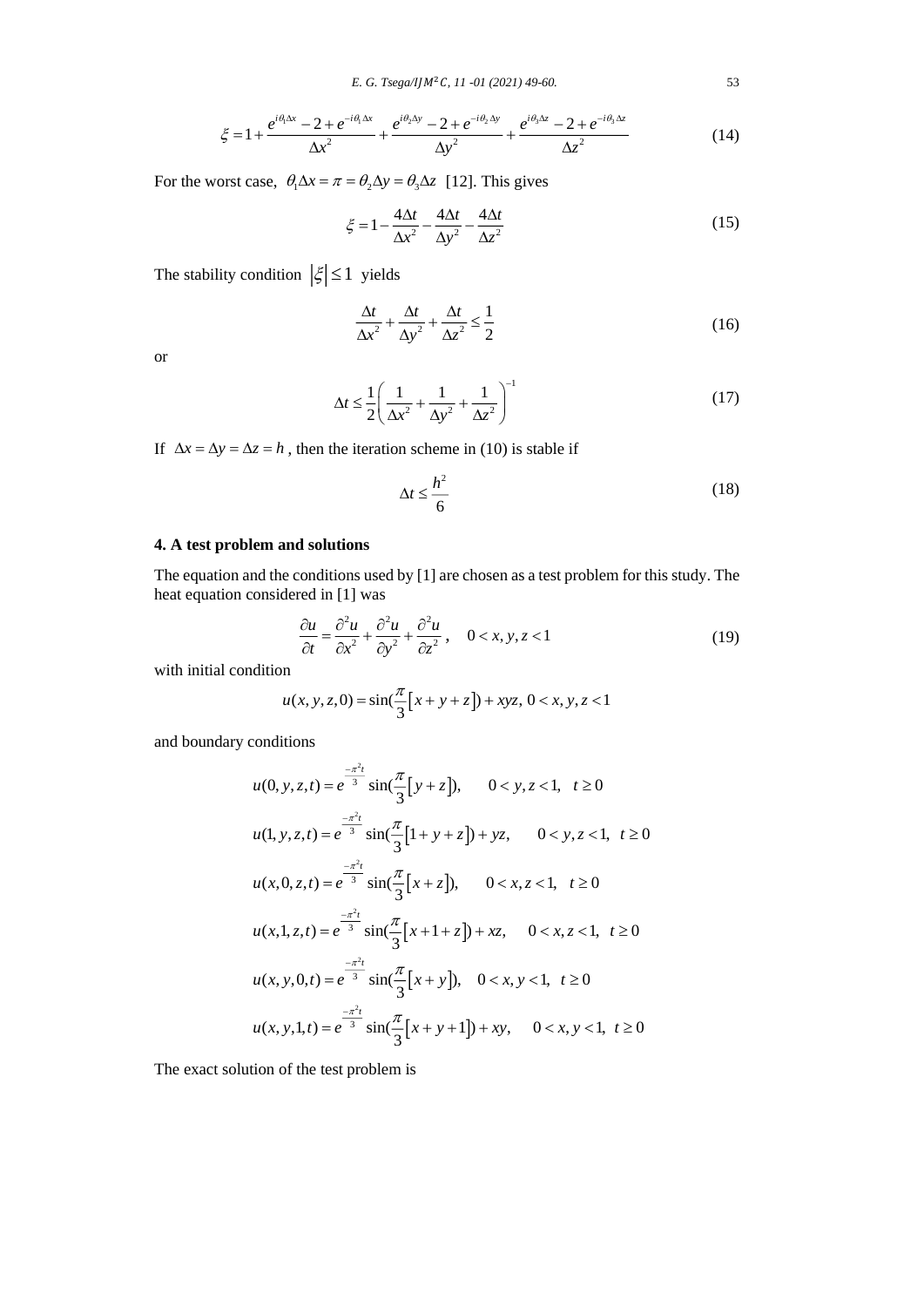$$
u(x, y, z, t) = e^{\frac{-\pi^2 t}{3}} \sin(\frac{\pi}{3}[x + y + z]) + xyz
$$

To solve (19) with the given initial and boundary conditions by the numerical method discussed so far,  $32 \times 32 \times 32$  cubic finite volume cells of grid size  $\Delta x = \Delta y = \Delta z = \frac{1}{32}$  are taken. The time step of  $\Delta t = 0.0001$  is chosen based on the stability condition (18). Figure 4 shows the contours plot of the finite volume and exact solutions for  $t = 0.05, 0.25, 0.5, 1$ . The solutions along central line of the cube ( $x = 0.5, y = 0.5$ ,  $0 \le z \le 1$ ) for these times are also displayed in Figure 5. Since the vertical central line does not include the center of the control volumes in the discretization, the average values of temperature on the neighbouring lines  $(x=0.484375, y=0.484375, 0 \le z \le 1)$  and Emperature on the neighbouring lines  $(x=0.4843/5, y=0.4843/5, 0 \le z \le 1)$  and  $(x=0.515625, y=0.515625, 0 \le z \le 1)$  are used to calculate the values on the vertical central line. The solutions of heat equation using  $16\times16\times16$  cells and  $t = 0.5$  along the vertical central is depicted with table of values (Table 1).

Table 1. A Comparison between finite volume and exact solutions at  $t = 0.5$ .

| z      | FV solution | Exact solution | error      |
|--------|-------------|----------------|------------|
| 0.0000 | 0.16680689  | 0.16680689     | 0.00000000 |
| 0.0313 | 0.17774781  | 0.17771164     | 0.00003617 |
| 0.0938 | 0.19901144  | 0.19897236     | 0.00003908 |
| 0.1563 | 0.21952329  | 0.21948181     | 0.00004148 |
| 0.2188 | 0.23926275  | 0.23921932     | 0.00004343 |
| 0.2813 | 0.25821250  | 0.25816756     | 0.00004494 |
| 0.3438 | 0.27635860  | 0.27631255     | 0.00004605 |
| 0.4063 | 0.29369054  | 0.29364376     | 0.00004678 |
| 0.4688 | 0.31020128  | 0.31015414     | 0.00004714 |
| 0.5313 | 0.32588732  | 0.32584018     | 0.00004714 |
| 0.5938 | 0.34074864  | 0.34070186     | 0.00004678 |
| 0.6563 | 0.35478877  | 0.35474272     | 0.00004605 |
| 0.7188 | 0.36801474  | 0.36796980     | 0.00004494 |
| 0.7813 | 0.38043707  | 0.38039364     | 0.00004343 |
| 0.8438 | 0.39206968  | 0.39202819     | 0.00004148 |
| 0.9063 | 0.40292990  | 0.40289082     | 0.00003908 |
| 0.9688 | 0.41303834  | 0.41300217     | 0.00003617 |
| 1,0000 | 0.41778345  | 0.41778345     | 0.00000000 |

The error of the numerical method is indicated in table. As we can observe from the figures and the table, the final volume solution of three-dimensional heat equation is almost identical with that of the exact solution. To get more accurate solution with the numerical method, small mesh spacing is required. This in turn needs small time step to avoid numerical instability in the computation. The algorithm and the MATLAB code of the numerical method are indicated at the appendix.

## **5. Conclusion**

In this study, three-dimensional heat equation is solved in a unit cube using a finite volume based numerical method. A MATLAB code is used perform the computation. The stability of the numerical method is analyzed. The solutions obtained by the numerical method are compared with exact solutions and show an excellent agreement. This indicates that the three-dimensional heat equation is discretised properly, the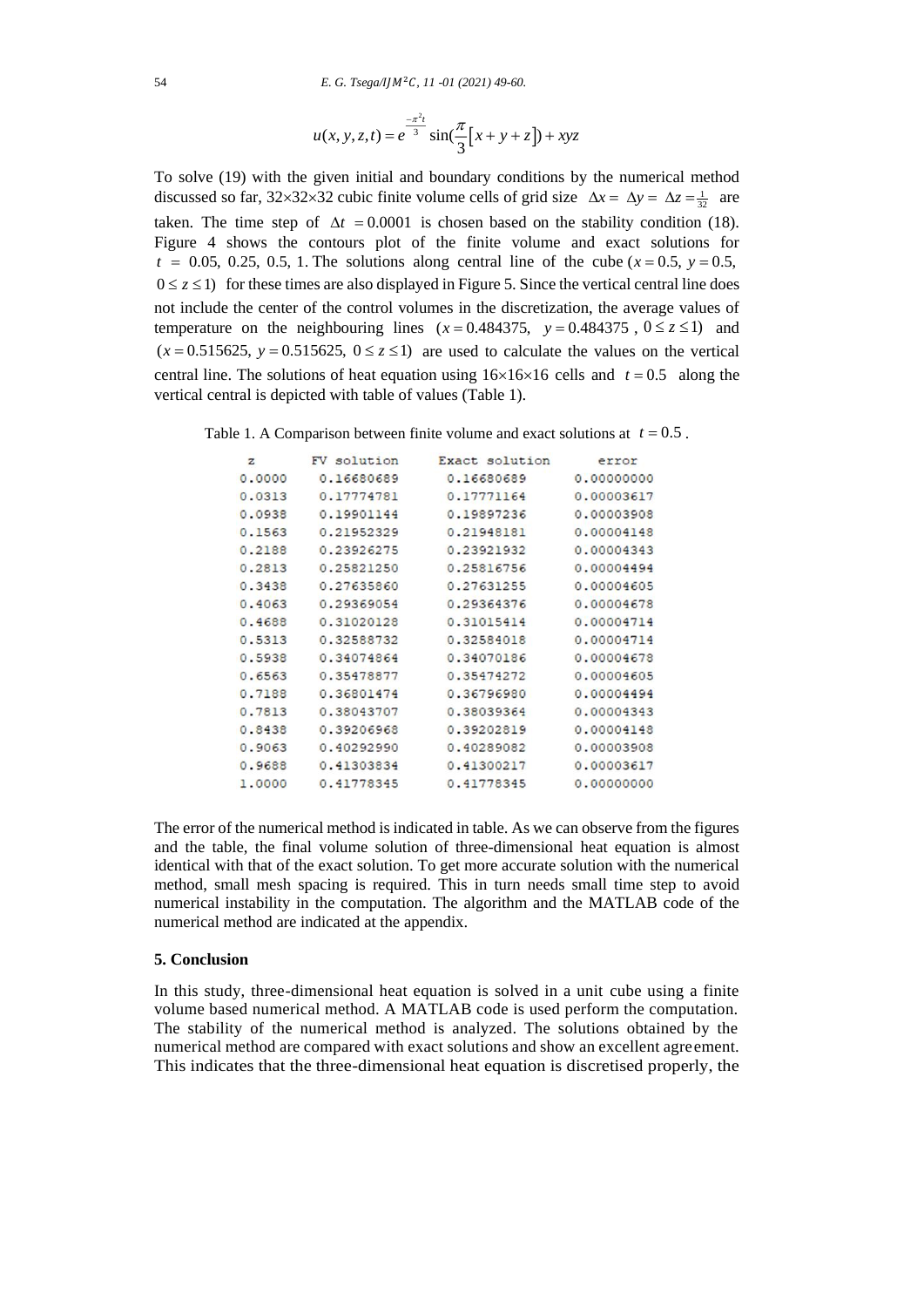

Figure 4. Contour plot of temperature at (a)  $t = 0.05$  (b)  $t = 0.25$  (c)  $t = 0.5$  (d)  $t = 1$ .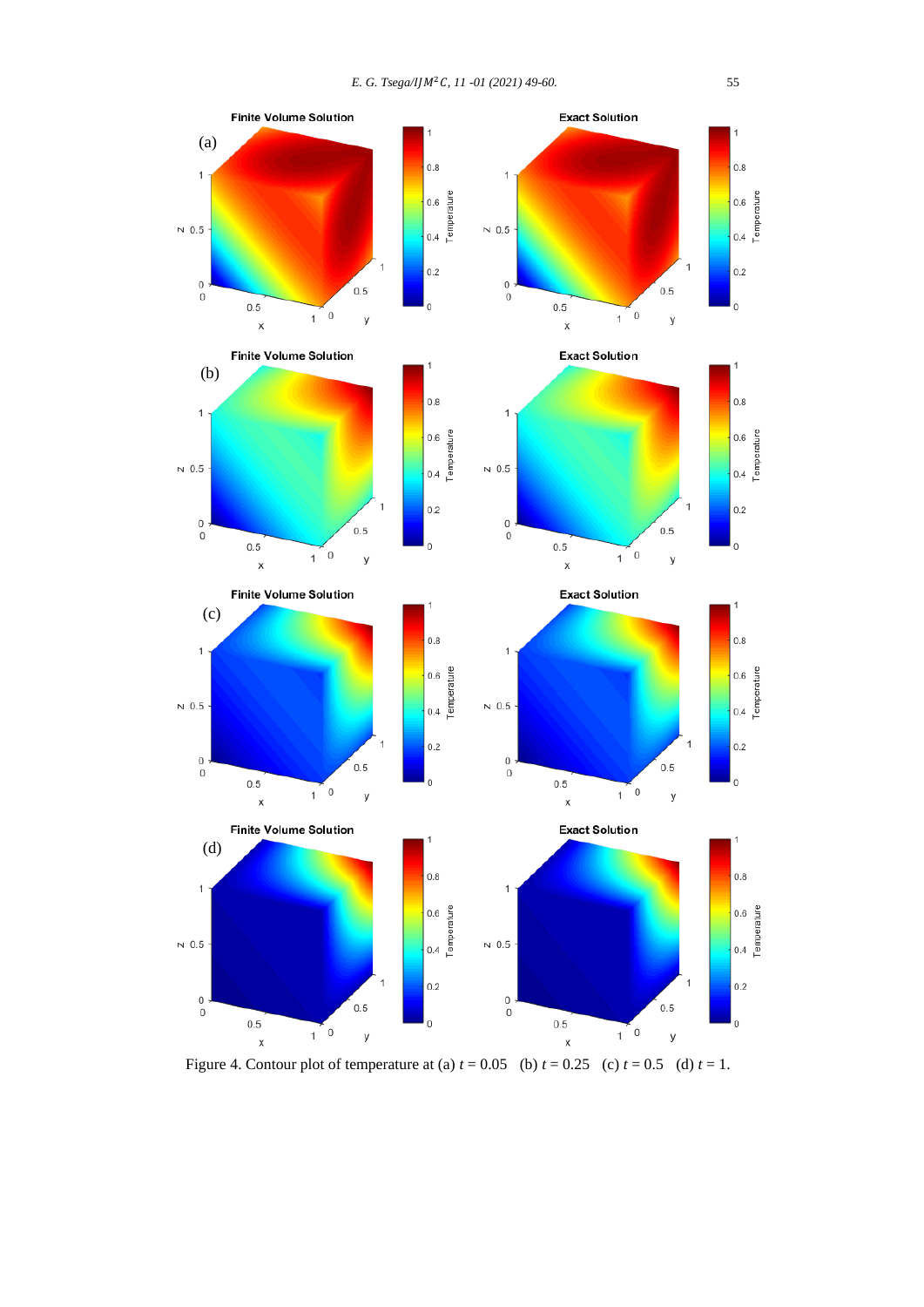

Figure 5. Temperature distribution along the vertical centreline of the cube at different times.

boundary conditions are implemented precisely and the code is written correctly. The findings of this study may provide useful technique to implement a numerical method on a computer in solving partial differential equations in three dimensions.

#### **References**

- [1] W. T. Ang and A. B. Gumel, A boundary integral method for the three-dimensional heat equation subject to specification of heat energy, Journal of Computational and Applied Mathematics, **135** (2001) 303-311.
- [2] C. N. Dawson, Q. Du and T. F. Dupont, A finite difference domain decomposition algorithm for numerical solution for the heat equation, Mathematics of Computation, **57 (195)** (1991) 63-71.
- [3] W. Ehlers, S. Zinatbakhsh and B. Markert, Stability analysis of finite difference schemes revisited: A study of decoupled solution strategies for coupled multifield problems, International Journal of Numerical Methods for Engineering, **94** (2013) 758-786.
- [4] L. Gavete, J. J. Benito and F. Urena, Generalized finite differences for solving 3D elliptic and parabolic equations, Applied Mathematical Modelling, **40 (2)** (2016) 955-965.
- [5] V. Gülkaç, 2010. A numerical solution of the two-dimensional fusion problem with convective boundary conditions. International Journal for Computational Methods in Engineering Science and Mechanics, **11 (1)** (2010) 20-26. doi:10.1080/15502280903446853.
- [6] M. Hasnat, N. Kaid, M. Bensafi and A. Belkacem, A numerical technique finite volume method for solving diffusion 2D problem, The International Journal of Engineering and Science, **4 (10)** (2015) 35-41.
- [7] M. K. Jain, S. R. K. Iyengar and R. K. Jain, Numerical Methods for Scientific and Engineering Computation, Seventh Edition, New Age International Publisher, New Delhi, (2019).
- [8] S. Mazumder, Numerical Methods for Partial Differential Equations: Finite Difference and Finite Volume Methods, Academic Press, New York, (2016).
- [9] F. Moukalled, L. Mangani and M. Darwish, The Finite Volume Method in Computational Fluid Dynamics: An Advanced Introduction with OpenFOAM and MATLAB, Springer, Berlin, (2015).
- [10] S. V. Patankar, Numerical Heat Transfer and Fluid Flow, Hemisphere Publishing Corporation, New York, (1980).
- [11] P. V. Patil, P. N. Bhirud, J. S. V. R. K. Prasad, Algorithm: three dimensional finite volume numerical grid technique, Global Journal of Pure and Applied Mathematics, **13 (9)** (2017) 5655-5671.
- [12] M. N. Rajput, A. A. Shaikh and S. A. Kamboh, Computational analysis of the stability of 2D heat equation on elliptical domain using finite difference method, Asian Research Journal of Mathematics, **16 (3)** (2020) 8-19.
- [13] J. I. Ramos, Analytical and numerical solutions to some one-dimensional relativistic heat equations, Applied Mathematical Modelling, **46** (2017) 181-202.
- [14] J. N. Reddy, An introduction to Finite Element Method, Third Edition, McGraw-Hill, New York, (2006).
- [15] I. N. Sneddon, Fourier Transforms, Dover Publication, New York, (1995).
- [16] A. Sutradhar, G. H. Paulino and L. J. Gray, Transient heat conduction in homogeneous and non-homogeneous materials by Laplace transform Galerkin boundary element method, Engineering Analysis with Boundary Elements, **26** (2002) 119-132.
- [17] H. K. Versteeg and W. Malalasekera, An Introduction to Computational Fluid Dynamics: The Finite Volume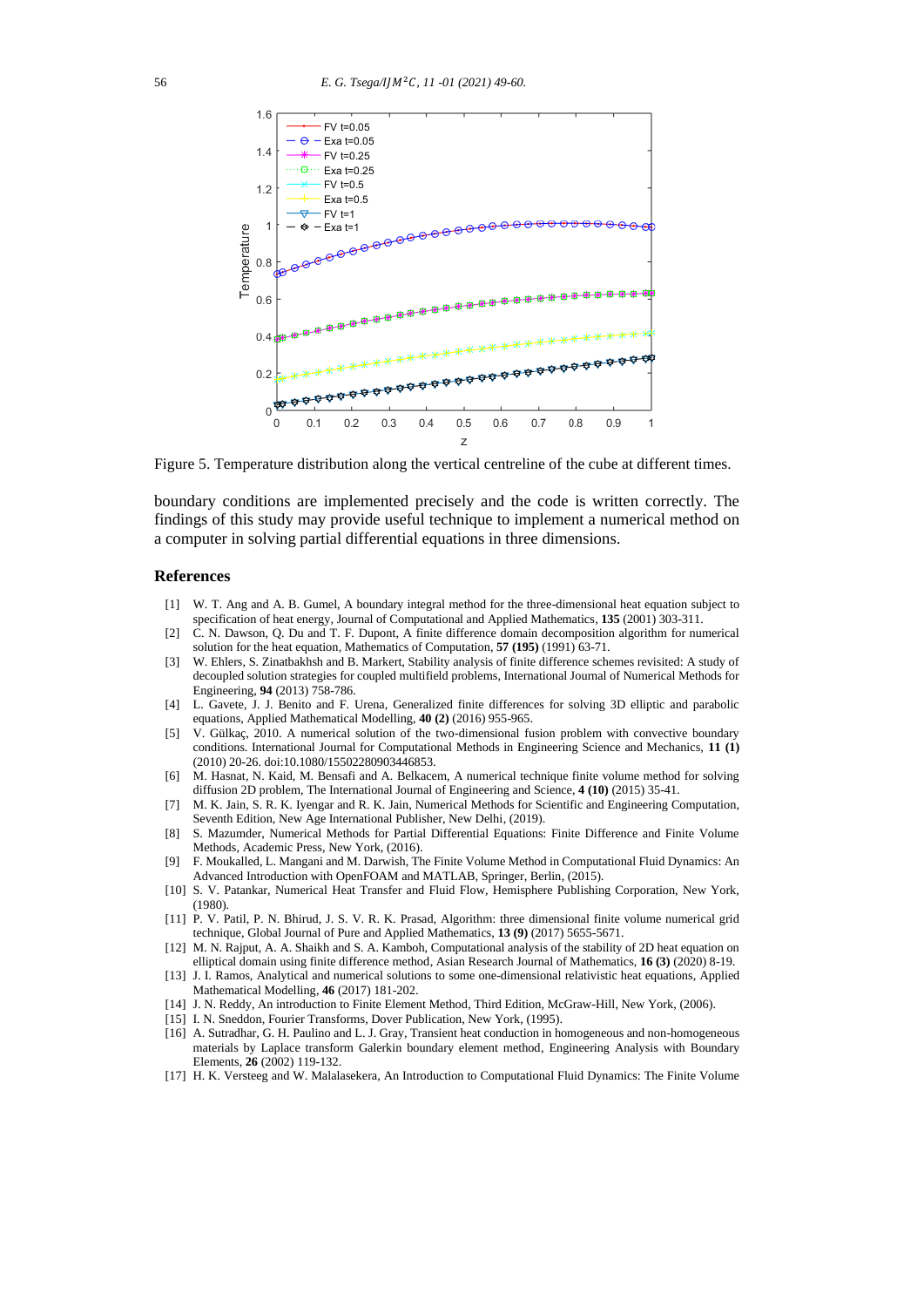Method, Second edition, Prentice Hall, USA, (2007).

[18] G. Zhao and R. Zhang, The new numerical method for solving the system of two-dimensional Burgers' equations, Computers & Mathematics with Applications, **62 (8)** (2011) 3279-3291.

#### **Appendix A: Algorithm for the numerical method**

- 1. Divide the computational domain into uniform Control volumes (cells).
- 2. Set initial conditions at the center of all control volumes.
- 3. Impose boundary conditions over the control volume faces at the boundaries of the domain.
- 4. Compute the temperature at the center of each control volume for the time level using  $(10)$ ,  $(11)$ ,  $(12)$  and other related equations.
- 5. Repeat step 4 for the next time increment until the convergence criteria is satisfied.
- 6. Use 3D Matrix to represent temperature distribution in the domain.
- 7. Display the solution result in tabular form or as graphs.

#### **Appendix B: MATLAB code for the numerical method**

```
%heat3d
clear all; close all; clc;
T=1;
dt=0.0001; %Von Neumann stability analysis:For dx=dy=dz=h, take dt<=h^2/6
Nt=T/dt;
t = (1 \cdot N + 1) * d +Nx=32;Ny=32;Nz=32;
dx=1/Nx; dy=1/Ny; dz=1/Nz;
xc=dx/2:dx: (1-dx/2);
yc=dy/2:dy:(1-dy/2);
zc=dz/2:dz:(1-dz/2);x=[0 \ xc 1];v = [0 \text{ vc } 1]:z=[0 \t zc \t 1];u=zeros(Nx,Ny,Nz);
u2=zeros(Nx,Ny,Nz);
%Initial condition
tic
for k=1:Nz for j=1:Ny
 for i=1:Nx
              u(i,j,k) = sin((pi/3)*(xc(i)+yc(j)+zc(k)))+xc(i)*yc(j)*zc(k); end
     end
end
for K=1:Nt
     for k=1:Nz
          for j=1:Ny
              for i=1:Nx %Boundary Conditions at the faces
        uB(i,j)=exp(-pi^2*t(K)/3).*sin((pi/3)*(xc(i)+yc(j))); %bottom face
        uT(i,j)=exp(-pi^2*t(K)/3).*sin((pi/3)*(xc(i)+yc(j)+1))+xc(i).*yc(j); %top face<br>uF(i,k)=exp(-pi^2*t(K)/3).*sin((pi/3)*(xc(i)+yc(j)+1))+xc(i).*yc(j); %top face
        uF(i,k)=exp(-pi^2*t(K)/3).*sin((pi/3)*(xc(i)+zc(k)));
 uBC(i,k)=exp(-pi^2*t(K)/3).*sin((pi/3)*(xc(i)+zc(k)+1))+xc(i).*zc(k);%back face
 uL(j,k)=exp(-pi^2*t(K)/3).*sin((pi/3)*(yc(j)+zc(k))); %left face
        uR(j,k)=exp(-pi^{2}*t(K)/3).*sin((pi/3)*(yc(j)+zc(k)+1))+yc(j).*zc(k); %right face
          %Boundary conditions at the edges
        uLBE(j)=exp(-pi^2*t(K)/3).*sin((pi/3)*(0+yc(j))); %left bottom edge<br>uRBE(j)=exp(-pi^2*t(K)/3).*sin((pi/3)*(1+yc(j))); %right bottom edge
        uRBE(j)=exp(-pi^2*t(K)/3).*sin((pi/3)*(1+yc(j))); %right bottom edge uLTE(j)=exp(-pi^2*t(K)/3).*sin((pi/3)*(0+yc(j)+1)); %left top edge
        uLTE(j)=exp(-pi^2*t(K)/3).*sin((pi/3)*(0+yc(j)+1));
uRTE(j)=exp(-pi^2*t(K)/3).*sin((pi/3)*(1+yc(j)+1))+yc(j); %right top edge
uFLE(k)=exp(-pi^2*t(K)/3).*sin((pi/3)*(0+zc(k))); %Front left edge
        uFRE(k)=exp(-pi^2*t(K)/3).*sin((pi/3)*(1+zc(k))); %Front right edge<br>uLBCE(k)=exp(-pi^2*t(K)/3).*sin((pi/3)*(1+zc(k))); %Front right edge
         uLBCE(k)=exp(-pi^2*t(K)/3).*sin((pi/3)*(1+zc(k)));
        uRBCE(k)=exp(-pi^2*t(K)/3).*sin((pi/3)*(1+zc(k)+1))+zc(k); %Right back edge
               end
           end
     end
       % Boundary conditions at the edges
     for k=1:Nz+2 for j=1:Ny+2
```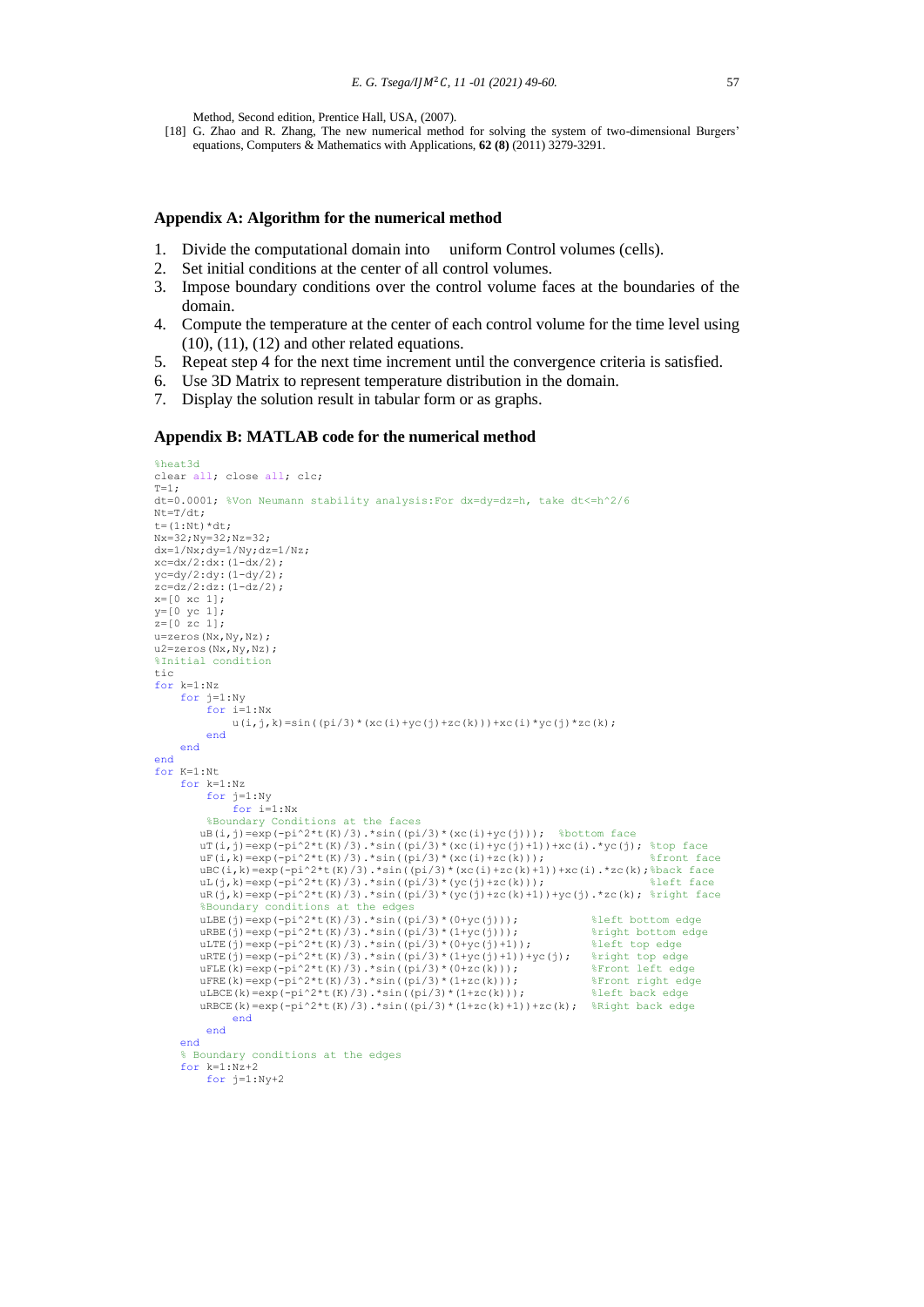```
for i=1:Nx+2uFBE(i)=exp(-pi^2*t(K)/3).*sin((pi/3)*(x(i)+0)); %Front bottom edge
                      uBCBE(i)=exp(-pi^2*t(K)/3).*sin((pi/3)*(x(i)+1)); %back bottom edge
                      uFTE(i)=exp(-pi^2*t(K)/3).*sin((pi/3)*(x(i)+0+1)); %Front top edge
                      uBCTE(i)=exp(-pi^2*t(K)/3).*sin((pi/3)*(x(i)+1+1))+x(i);%Back top edge
                      end
              end
       end
       for k=1:Nz
               for j=1:Ny
                      for i=1:Nx
                            if i == 1 if j==1 
                                           if k == 1u2(i,j,k)=dt*((u(i+1,j,k)-u(i,j,k))/(dx^2)-2*(u(i,j,k)-uL(j,k))/(dx^2) ...
+(u(i,j+1,k)-u(i,j,k))/(dy^2)-2*(u(i,j,k)-uF(i,k))/(dy^2) ...<br>+(u(i,j,k+1)-u(i,j,k))/(dz^2)-2*(u(i,j,k)-uB(i,j))/(dz^2))+u(i,j,k);
                                            elseif k==Nz
                                              \mathtt{u2}\left(\mathtt{i},\mathtt{j},\mathtt{k}\right)=\mathtt{dt}^{\star}\left(\left(\mathtt{u}\left(\mathtt{i+1},\mathtt{j},\mathtt{k}\right)-\mathtt{u}\left(\mathtt{i},\mathtt{j},\mathtt{k}\right)\right)/\left(\mathtt{dx}^{\wedge}2\right)-2^{\star}\left(\mathtt{u}\left(\mathtt{i},\mathtt{j},\mathtt{k}\right)-\mathtt{u}\mathtt{L}\left(\mathtt{j},\mathtt{k}\right)\right)/\left(\mathtt{dx}^{\wedge}2\right)\ \ldots+(u(i,j+1,k)-u(i,j,k))/(dy^2)-2*(u(i,j,k)-uF(i,k))/(dy^2) ...<br>+2*(uT(i,j)-u(i,j,k))/(dz^2)-(u(i,j,k)-u(i,j,k-1))/(dz^2))+u(i,j,k);
                                            else
u2(i,j,k)=dt*((u(i+1,j,k)-u(i,j,k))/(dx^2)-2*(u(i,j,k)-uL(j,k))/(dx^2) ...<br>+(u(i,j+1,k)-u(i,j,k))/(dy^2)-2*(u(i,j,k)-u[i,k))/(dy^2) ...<br>+(u(i,j,k+1)-u(i,j,k))/(dz^2)-(u(i,j,k)-u(i,j,k-1))/(dz^2))+u(i,j,k);
end and the contract of the contract of the contract of the contract of the contract of the contract of the con
                                    elseif j==Ny 
                                          if k==1u2(i,j,k)=dt*((u(i+1,j,k)-u(i,j,k))/(dx^2)-2*(u(i,j,k)-uL(j,k))/(dx^2) ...<br>+2*(uBC(i,k)-u(i,j,k))/(dy^2)-(u(i,j,k)-u(i,j-1,k))/(dy^2) ...
                                                 +(u(i,j,k+1)-u(i,j,k))/(dz^2)-2*(u(i,j,k)-uB(i,j))/(dz^2))+u(i,j,k);
                                            elseif k==Nz 
                                              u2(i,j,k)=dt*((u(i+1,j,k)-u(i,j,k))/(dx^2)-2*(u(i,j,k)-uL(j,k))/(dx^2)...
+2*(uBC(i,k)-u(i,j,k))/(dy^2)-(u(i,j,k)-u(i,j-1,k))/(dy^2) ...<br>+2*(uT(i,j)-u(i,j,k))/(dz^2)-(u(i,j,k)-u(i,j,k-1))/(dz^2))+u(i,j,k);
                                            else
                                              u2(i,j,k)=dt*((u(i+1,j,k)-u(i,j,k))/(dx^2)-2*(u(i,j,k)-uL(j,k))/(dx^2)...
+2*(uBC(i,k)-u(i,j,k))/(dy^2)-(u(i,j,k)-u(i,j-1,k))/(dy^2) ...<br>+(u(i,j,k+1)-u(i,j,k))/(dz^2)-(u(i,j,k)-u(i,j,k-1))/(dz^2))+u(i,j,k);
end and the contract of the contract of the contract of the contract of the contract of the contract of the con
                                    else
                                           if k==1u2(i,j,k)=dt*((u(i+1,j,k)-u(i,j,k))/(dx^2)-2*(u(i,j,k)-uL(j,k))/(dx^2)...<br>+(u(i,j+1,k)-u(i,j,k)/(dy^2)-(u(i,j,k)-u(i,j-1,k))/(dz^2)...<br>+(u(i,j,k+1)-u(i,j,k))/(dz^2)-2*(u(i,j,k)-uB(i,j)))/(dz^2))+u(i,j,k);
                                            elseif k==Nz 
u2(i,j,k)=dt*((u(i+1,j,k)-u(i,j,k))/(dx^2)-2*(u(i,j,k)-uL(j,k))/(dx^2)...<br>+(u(i,j+1,k)-u(i,j,k))/(dq^2)-(u(i,j,k)-u(i,j-1,k))/(da^2))+u(i,j-1,k)<br>+2*(uT(i,j)-u(i,j,k))/(dz^2)-(u(i,j,k)-u(i,j,k-1)))/(dz^2))+u(i,j,k);
                                            else
                                              u2(i,j,k)=dt*((u(i+1,j,k)-u(i,j,k))/(dx^2)-2*(u(i,j,k)-uL(j,k))/(dx^2)...
+(u(i,j+1,k)-u(i,j,k))/(dy^2)-(u(i,j,k)-u(i,j-1,k))/(dy^2) ...<br>+(u(i,j,k+1)-u(i,j,k))/(dz^2)-(u(i,j,k)-u(i,j,k-1))/(dz^2))+u(i,j,k);
                                     end
                                   end
                             elseif i==Nx
                                    if j==1 
                                           if k == 1u2(i,j,k)=dt*(2*(uR(j,k)-u(i,j,k))/(dx^2)-(u(i,j,k)-u(i-1,j,k))/(dx^2)...
+(u(i,j+1,k)-u(i,j,k))/(dy^2)-2*(u(i,j,k)-uF(i,k))/(dy^2) ...<br>+(u(i,j,k+1)-u(i,j,k))/(dz^2)-2*(u(i,j,k)-uB(i,j))/(dz^2))+u(i,j,k);
elseif k==Nz<br>u2(i,j,k)=dt*(2*(uR(j,k)-u(i,j,k))/(dx^2)-(u(i,j,k)-u(i-1,j,k))/(dx^2)...
+(u(i,j+1,k)-u(i,j,k))/(dy^2)-2*(u(i,j,k)-uF(i,k))/(dy^2) ...<br>+2*(uT(i,j)-u(i,j,k))/(dz^2)-(u(i,j,k)-u(i,j,k-1))/(dz^2))+u(i,j,k);
                                            else
u2(i,j,k)=dt*(2*(uR(j,k)-u(i,j,k))/(dx^2)-(u(i,j,k)-u(i-1,j,k))/(dx^2)...<br>+(u(i,j+1,k)-u(i,j,k))/(dy^2)-2*(u(i,j,k),uF(i,k))/(dy^2))...<br>+(u(i,j,k+1)-u(i,j,k))/(dz^2)-(u(i,j,k)-u(i,j,k-1))/(dz^2))+u(i,j,k);
                                            end
                                    elseif j==Ny 
                                           if k == 1u2(i,j,k)=dt*(2*(uR(j,k)-u(i,j,k))/(dx^2)-(u(i,j,k)-u(i-1,j,k))/(dx^2)...<br>+2* (uBC(i,k)-u(i,j,k))/(dy^2)-(u(i,j,k)-u(i,j,k)-u(i-1,j,k))/(dx^2)...<br>+(u(i,j,k+1)-u(i,j,k))/(dz^2)-2*(u(i,j,k)-uB(i,j)))/(dz^2))+u(i,j,k);
                                            elseif k==Nz 
u2(i,j,k)=dt*(2*(uR(j,k)-u(i,j,k))/(dx^2)-(u(i,j,k)-u(i-1,j,k))/(dx^2)...<br>+2*(uBC(i,k)-u(i,j,k))/(dy^2)-(u(i,j,k)-u(i,j,k-1))/(dz^2))+u(i,j,k);<br>+2*(uT(i,j)-u(i,j,k))/(dz^2)-(u(i,j,k)-u(i,j,k-1))/(dz^2))+u(i,j,k);
                                            else
u2(i,j,k)=dt*(2*(uR(j,k)-u(i,j,k))/(dx^2)-(u(i,j,k)-u(i-1,j,k))/(dx^2)...<br>+2*(uBC(i,k)-u(i,j,k))/(dy^2)-(u(i,j,k)-u(i,j-1,k))/(dy^2)<br>+(u(i,j,k+1)-u(i,j,k))/(dz^2)-(u(i,j,k)-u(i,j,k-1))/(dz^2))+u(i,j,k);
end and the contract of the contract of the contract of the contract of the contract of the contract of the con
                               else
                                           if k == 1
```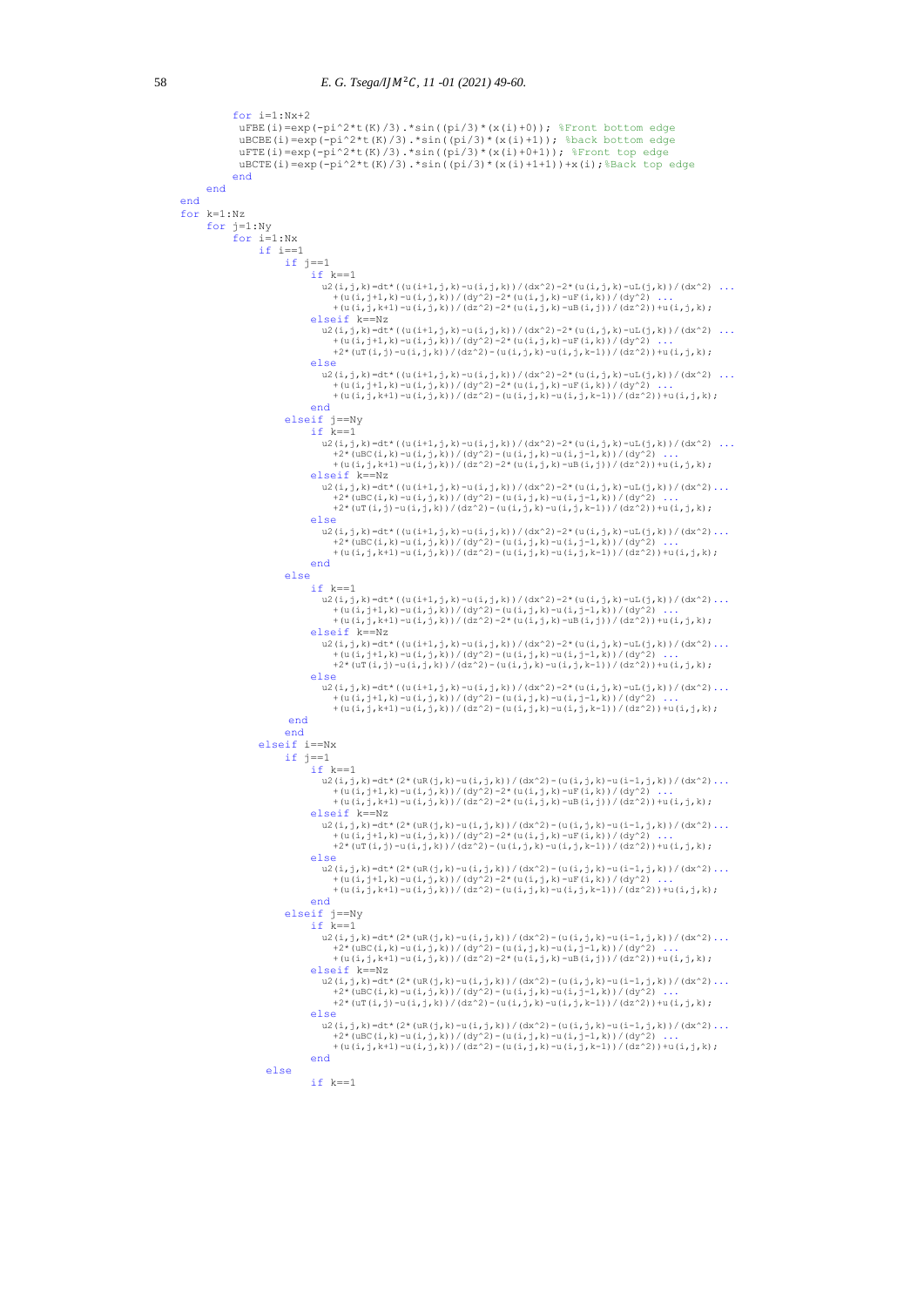```
u2(i,j,k)=dt*(2*(uR(j,k)-u(i,j,k))/(dx^2)-(u(i,j,k)-u(i-1,j,k))/(dx^2)...<br>+(u(i,j+1,k)-u(i,j,k))/(dy^2)-(u(i,j,k)-u(i,j-l),k)-u(i-1,j,k))/(dx^2)...<br>+(u(i,j,k+1)-u(i,j,k))/(dz^2)-2*(u(i,j,k)-uB(i,j)))/(dz^2))+u(i,j,k);
                                         elseif k==Nz
u2(i,j,k)=dt*(2*(uR(j,k)-u(i,j,k))/(dx^2)-(u(i,j,k)-u(i-1,j,k))/(dx^2)...<br>+(u(i,j+1,k)-u(i,j,k))/(dy^2)-(u(i,j,k)-u(i,j-l,k))/(dz^2)-(u(i,j-1,k);)<br>+2*(uT(i,j)-u(i,j,k))/(dz^2)-(u(i,j,k)-u(i,j,k-1))/(dz^2))+u(i,j,k);
                                         else
u2(i,j,k)=dt*(2*(uR(j,k)-u(i,j,k))/(dx^2)-(u(i,j,k)-u(i-1,j,k))/(dx^2)...<br>+(u(i,j+1,k)-u(i,j,k))/(dy^2)-(u(i,j,k)-u(i,j-l,k))/(dy^2)<br>+(u(i,j,k+1)-u(i,j,k))/(dz^2)-(u(i,j,k)-u(i,j,k-1))/(dz^2))+u(i,j,k);
                                        end
                                 end
                          else
                                  if j==1
                                       if k == 1u2(i,j,k)=dt*((u(i+1,j,k)-u(i,j,k))/(dx^2)-(u(i,j,k)-u(i-1,j,k))/(dx^2)...
+(u(i,j+1,k)-u(i,j,k))/(dy^2)-2*(u(i,j,k)-uF(i,k))/(dy^2) ...<br>+(u(i,j,k+1)-u(i,j,k))/(dz^2)-2*(u(i,j,k)-uB(i,j))/(dz^2))+u(i,j,k);
                                        elseif k==Nz
                                          u2(i,j,k)=dt*((u(i+1,j,k)-u(i,j,k))/(dx^2)-(u(i,j,k)-u(i-1,j,k))/(dx^2)...
                                             +(u(i,i+1,k)-u(i,i,k))/(dy^2)-2*(u(i,j,k)-uF(i,k))/(dy^2)
                                             +2*(uT(i,j)-u(i,j,k))/(dz^2)-(u(i,j,k)-u(i,j,k)-u(i,j,k-1))/(dz^2))+(u(i,j,k); else
                                          u2(i,j,k)=dt*((u(i+1,j,k)-u(i,j,k))/(dx^2)-(u(i,j,k)-u(i-1,j,k))/(dx^2)...
+(u(i,j+1,k)-u(i,j,k))/(dy^2)-2*(u(i,j,k)-uF(i,k))/(dy^2) ...<br>+(u(i,j,k+1)-u(i,j,k))/(dz^2)-(u(i,j,k)-u(i,j,k-1))/(dz^2))+u(i,j,k);
                                  end
 elseif j==Ny
 if k==1
u2(i,j,k)=dt*((u(i+1,j,k)-u(i,j,k))/(dx^2)-(u(i,j,k)-u(i-1,j,k))/(dx^2)...<br>+2*(uBC(i,k)-u(i,j,k))/(dy^2)-(u(i,j,k)-u(i,j-l,k))/(dy^2))...<br>+(u(i,j,k+1)-u(i,j,k))/(dz^2)-2*(u(i,j,k)-uB(i,j))/(dz^2))+u(i,j,k);
                                        elseif k==Nz
                                          \mathtt{u2}\left(\mathtt{i},\mathtt{j},\mathtt{k}\right)=\mathtt{dt}^{\star}\left(\left(\mathtt{u}\left(\mathtt{i+1},\mathtt{j},\mathtt{k}\right)-\mathtt{u}\left(\mathtt{i},\mathtt{j},\mathtt{k}\right)\right)/\left(\mathtt{dx}^{\wedge}2\right)-\left(\mathtt{u}\left(\mathtt{i},\mathtt{j},\mathtt{k}\right)-\mathtt{u}\left(\mathtt{i-1},\mathtt{j},\mathtt{k}\right)\right)/\left(\mathtt{dx}^{\wedge}2\right)\ldots+2*(uBC(i,k)-u(i,j,k))/(dy^2)-(u(i,j,k)-u(i,j-1,k))/(dy^2) ...<br>+2*(uT(i,j)-u(i,j,k))/(dz^2)-(u(i,j,k)-u(i,j,k-1))/(dz^2))+u(i,j,k);
                                        else
                                          u2(i,j,k)=dt*((u(i+1,j,k)-u(i,j,k))/(dx^2)-(u(i,j,k)-u(i-1,j,k))/(dx^2)...
+2*(uBC(i,k)-u(i,j,k))/(dy^2)-(u(i,j,k)-u(i,j-1,k))/(dy^2) ...<br>+(u(i,j,k+1)-u(i,j,k))/(dz^2)-(u(i,j,k)-u(i,j,k-1))/(dz^2))+u(i,j,k);
                                        end
                                 else
                                       if k == 1{\tt u2(i,j,k)}=\tt dt*( (u(i+1,j,k)-u(i,j,k)) / (dx^2)-(u(i,j,k)-u(i-1,j,k)) / (dx^2)\dots+(u(i,j+1,k)-u(i,j,k))/(dy^2)-(u(i,j,k)-u(i,j-1,k))/(dy^2) ...<br>+(u(i,j,k+1)-u(i,j,k))/(dz^2)-2*(u(i,j,k)-uB(i,j))/(dz^2))+u(i,j,k);
                                        elseif k==Nz
u2(i,j,k)=dt*((u(i+1,j,k)-u(i,j,k))/(dx^2)-(u(i,j,k)-u(i-1,j,k))/(dx^2)...<br>+(u(i,j+1,k)-u(i,j,k))/(dy^2)-(u(i,j,k)-u(i,j-1,k))/(dz^2)) ...<br>+2*(uT(i,j)-u(i,j,k))/(dz^2)-(u(i,j,k)-u(i,j,k-1))/(dz^2))+u(i,j,k);
                                         else
                                          u2(i,j,k)=dt*((u(i+1,j,k)-u(i,j,k))/(dx^2)-(u(i,j,k)-u(i-1,j,k))/(dx^2)...
+(u(i,j+1,k)-u(i,j,k))/(dy^2)-(u(i,j,k)-u(i,j-1,k))/(dy^2) ...<br>+(u(i,j,k+1)-u(i,j,k))/(dz^2)-(u(i,j,k)-u(i,j,k-1))/(dz^2))+u(i,j,k);
                                        end
                                 end
                          end
                    end
             end
      end
     U = zeros(Nx+2,Ny+2,Nz+2);U(2:Nx+1,2:Ny+1,2:Nz+1)=u2;U(2:Nx+1,2:Ny+1,1)=uB;U(2:Nx+1,2:Ny+1,Nz+2)=uT; U(1,2:Ny+1,2:Nz+1)=uL;
 U(Nx+2,2:Ny+1,2:Nz+1)=uR;
 U(2:Nx+1,1,2:Nz+1)=uF;
     U(2:Nx+1,Ny+2,2:Nz+1)=uBC;U(1:Nx+2,1,1)=uFBE;U(1:Nx+2,Ny+2,1)=uBCBE;U(1:Nx+2,1,Nz+2)=uFTE;U(1:Nx+2, Ny+2, Nz+2) = uBCTE;U(1, 2:Nv+1, 1) = ULRE;
     U(Nx+2, 2:Ny+1, 1) = URBE;U(1, 2:Ny+1, Nz+2) = uLTE;U(Nx+2, 2:Ny+1, Nz+2)=uRTE;
     U(1,1,2:Nz+1)=uFLE;
     U(Nx+2,1,2:Nz+1)=uFRE;
      U(1, Ny+2, 2:Nz+1) = uLBCE;U(Nx+2, Ny+2, 2:Nz+1) = URBCE;u=12:
      %Exact solution
```